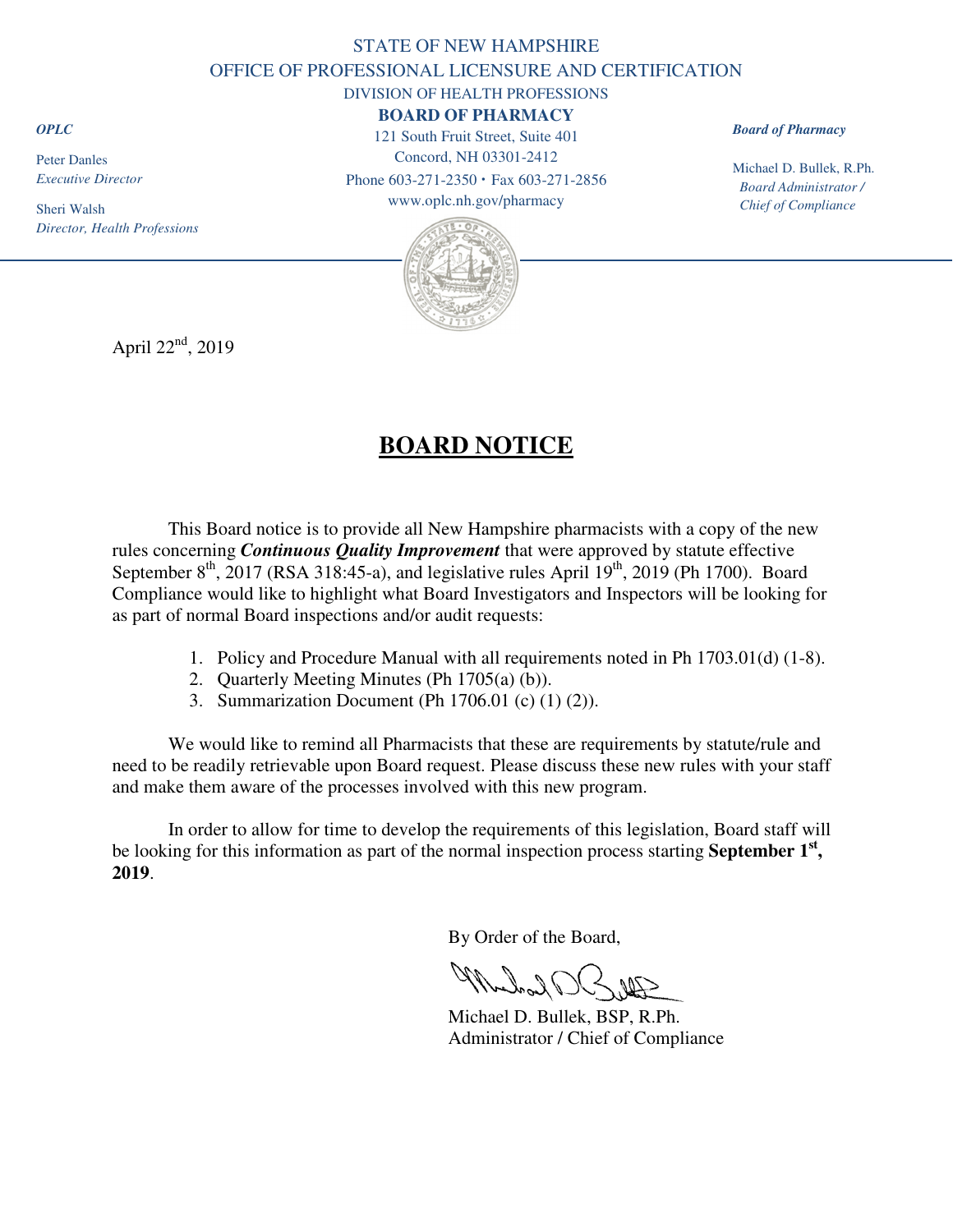# **NH RSA 318:45-a Continuous Quality Improvement. –**

I. Each licensed pharmacy shall establish a continuous quality improvement program (CQI). The purpose of the program shall be to assess errors that occur in the pharmacy during the review, preparation, and dispensing of prescription medications and to allow the pharmacy to take appropriate action to prevent or reduce the likelihood of a recurrence. The program is nonpunitive and seeks to identify weaknesses in processes and systems, in order to make appropriate corrections to improve them.

II. A CQI program may be comprised of staff members of the pharmacy, including pharmacists, registered pharmacy interns, registered pharmacy technicians, clerical staff, and other personnel deemed necessary by the pharmacist in charge or the consultant pharmacist of record.

III. A CQI program shall require that the pharmacist in charge or the consultant pharmacist of record ensure that a review of quality-related events occurs at least every 3 months, contain a planned process to record and assess quality related events, include a process for documenting actions to improve the quality of patient care, and maintain a summary of the documented actions. The review should consider environment and systems-based contributing factors.

IV. (a) The pharmacy shall either:

(1) Report incidents and unsafe events as quality-related events through a contracted patient safety organization (PSO) recognized by the Agency for Healthcare Research and Quality (AHRQ) whose primary mission is pharmacy continuous quality improvement; or

(2) Document incidents and unsafe events as quality-related events in an internal program in the pharmacy in a written record or computer database created solely for that purpose.

(b) The quality-related event shall be documented by the individual who discovers the event or the individual to whom it is initially reported. Documentation of quality-related events shall include a description of the event that is sufficient to permit categorization and analysis of the event. Pharmacies shall maintain such records at least until the event has been considered and incorporated in a summary of documented actions.

V. As a component of its CQI program, each licensed pharmacy shall assure that, following a quality-related event, all reasonably necessary steps have been taken to prevent or minimize patient harm.

VI. CQI programs shall be confidential. The summarization document shall analyze process improvements undertaken following a quality-related event. No patient names or employee names shall be included in this summarization. The summarization shall be maintained for 4 years and be made available within 3 business days of a request by the board's inspectors. Continuous quality improvement records shall be considered peer-review documents and not subject to discovery in civil litigation or administrative actions.

VII. The board may establish by rules adopted under RSA 541-A program requirements and recordkeeping requirements of a pharmacy CQI program.

*Source. 2017, 221:1, eff. Sept. 8, 2017.*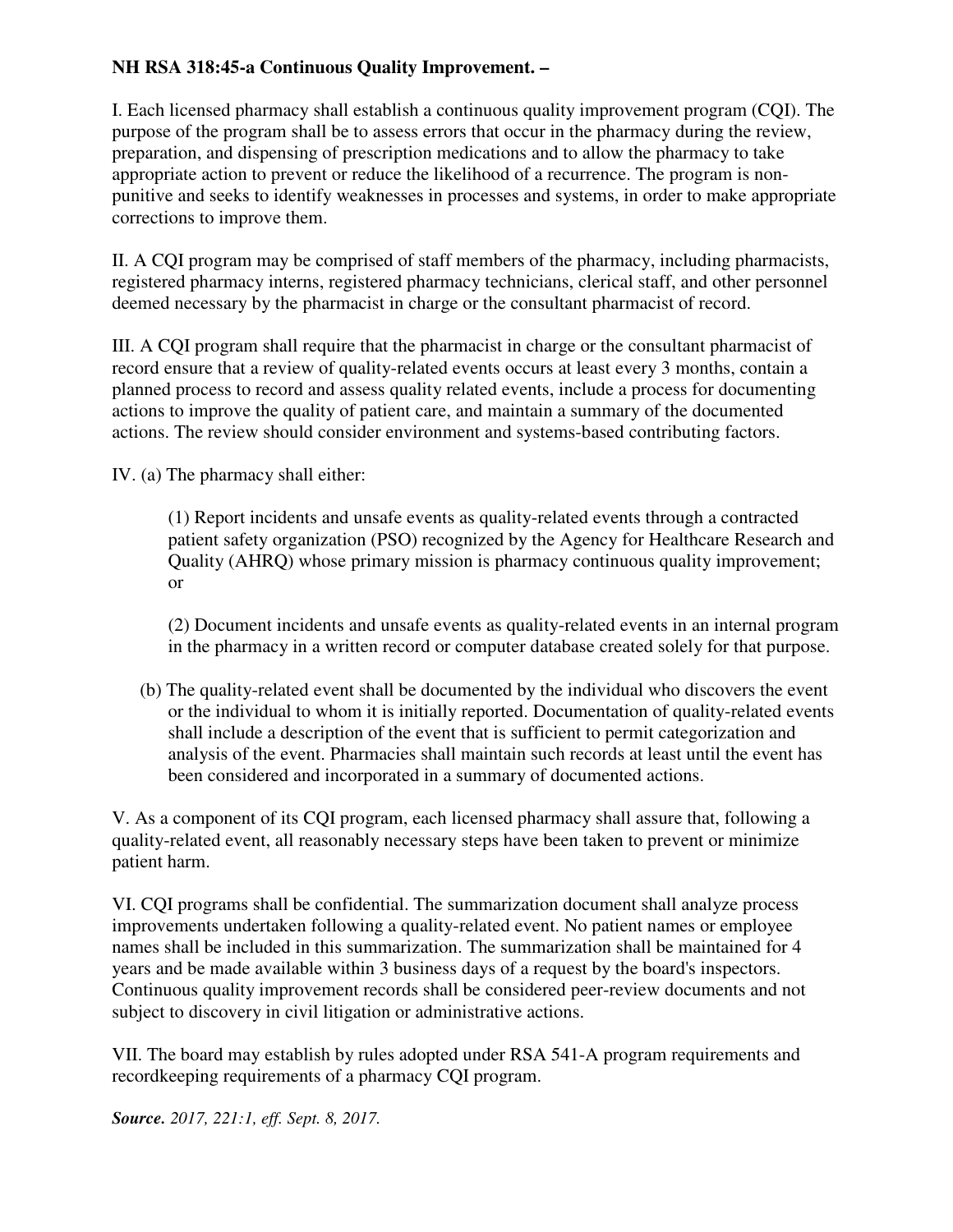#### **Adopt Ph 1700 to read as follows:**

#### CHAPTER Ph 1700 CONTINUOUS QUALITY IMPROVEMENT

#### PART Ph 1701 PURPOSE AND SCOPE

 Ph 1701.01 Purpose. The purpose of this chapter is to require that a pharmacy permit holder establish and manage a continuous quality improvement program in each pharmacy licensed by the permit holder. Said continuous quality improvement program is to assess errors that occur during the review, preparation, dispensing or administration of medications by pharmacy staff, and to ensure appropriate action is taken to prevent or reduce the likelihood of a recurrence of identified errors. Programs established pursuant to this section are for public safety, and shall be non-punitive and seek to identify improvements that can be made in processes, systems, technology, or training in order to make appropriate changes to improve them.

Ph 1701.02 Scope. This chapter shall apply to all pharmacies licensed by the board of pharmacy.

#### PART Ph 1702 DEFINITIONS

Ph 1702.01 Definitions. In this section the following definitions apply:

(a) "Continuous quality improvement (CQI)" means a system of standards and procedures to identify and evaluate quality-related events to improve patient care;

 (b) "Continuous quality improvement (CQI) program" means a planned process to record and assess quality related events that includes a procedure for documenting actions to improve the quality of patient care, and maintenance of a summary of the documented actions;

 (c) "Quality-related event" means an error, adverse incident, near miss, or unsafe condition that occurs in the review, preparation, dispensing or administration of medications by pharmacy staff; and

 (d) "Patient Safety Organization" means an entity that has the same meaning as the term used in the Patient Safety and Quality Improvement Act of 2005, 42 U.S.C section 299b-21(7), a private or public entity or component thereof that is listed by the Secretary of Health and Human Services pursuant to 42 U.S.C. section 299b-24(d).

## PART Ph 1703 PROGRAM REQUIREMENTS

Ph 1703.01 General Requirements.

(a) A pharmacy shall either submit quality-related events to a patient safety organization (PSO) or shall create and maintain an internal program that captures and analyzes quality-related events that comply with this chapter.

(b) Licensed pharmacies shall ensure that all reasonably necessary steps have been taken to prevent or minimize patient harm following any quality-related event that reaches a patient.

(c) The permit holder of the pharmacy shall maintain within the pharmacy a current written policy and procedures manual that clearly states the organization philosophy and goals for a continuous quality improvement (CQI) program, delineate the parameters in which the organization interacts with its employees related to such a program, and provides a sound framework for operating and maintaining such a program.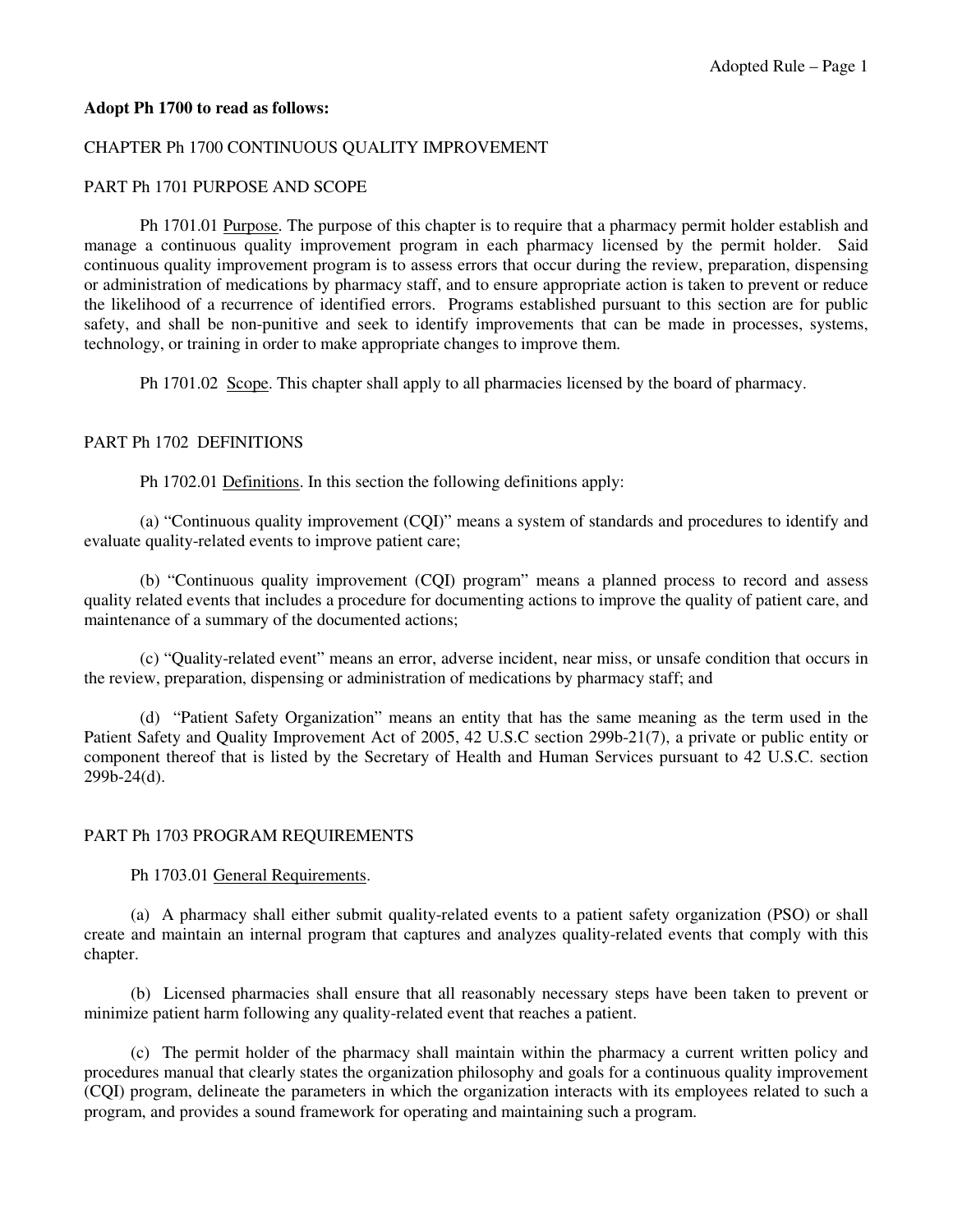- (d) Said current policy and procedures manual shall include at least the following:
	- (1) Purpose of the program;
	- (2) Definitions used in the program;
	- (3) Policy on how to report a quality-related event;
	- (4) Policy for program meetings including frequency of meetings, staff to attend, and involvement of either the pharmacist-in-charge or consultant pharmacist;
	- (5) Policy for maintaining program integrity and confidentiality of information;
	- (6) Policy for staff education and ongoing training of employees related to CQI program;
	- (7) Policy for employee engagement and communication of changes made related to the program; and
	- (8) Policy for maintaining summarization documents for board inspection.

## PART Ph 1704 CONFIDENTIALITY OF QUALITY-RELATED EVENT REPORTS

Ph 1704.01 Availability of Quality-Related Event Reports. All quality-related events and quality-related reports that are reported to a PSO shall be deemed by the board to be confidential and privileged patient safety work product under the Patient Safety and Quality Improvement Act of 2005 and shall not be required to be made available for inspection by or reported to the board. Quality-related events and quality-related event reports that are not reported to a PSO shall be considered confidential peer review documents not subject to discovery in civil litigation or administrative actions.

## PART Ph 1705 CONTINUOUS QUALITY IMPROVEMENT MEETINGS

## Ph 1705.01 Requirements for Continuous Quality Improvement Meetings.

- (a) A pharmacy shall hold a continuous quality improvement (CQI) meeting at least once every 3 months.
- (b) The pharmacist-in-charge or consultant pharmacist for the licensed pharmacy, or their designee, shall attend each meeting.

## PART Ph 1706 SUMMARIZATION DOCUMENT

Ph 1706.01 Requirements for the Summarization Document.

(a) A summarization document shall be created after each CQI meeting and shall be retained onsite within the licensed pharmacy for a minimum of 4 years and made available within 3 business days upon request by the board.

(b) The summarization document shall not contain identifiable patient information, or information that would identify individuals involved in a quality-related event, or any information that can be used to identify the quality-related event.